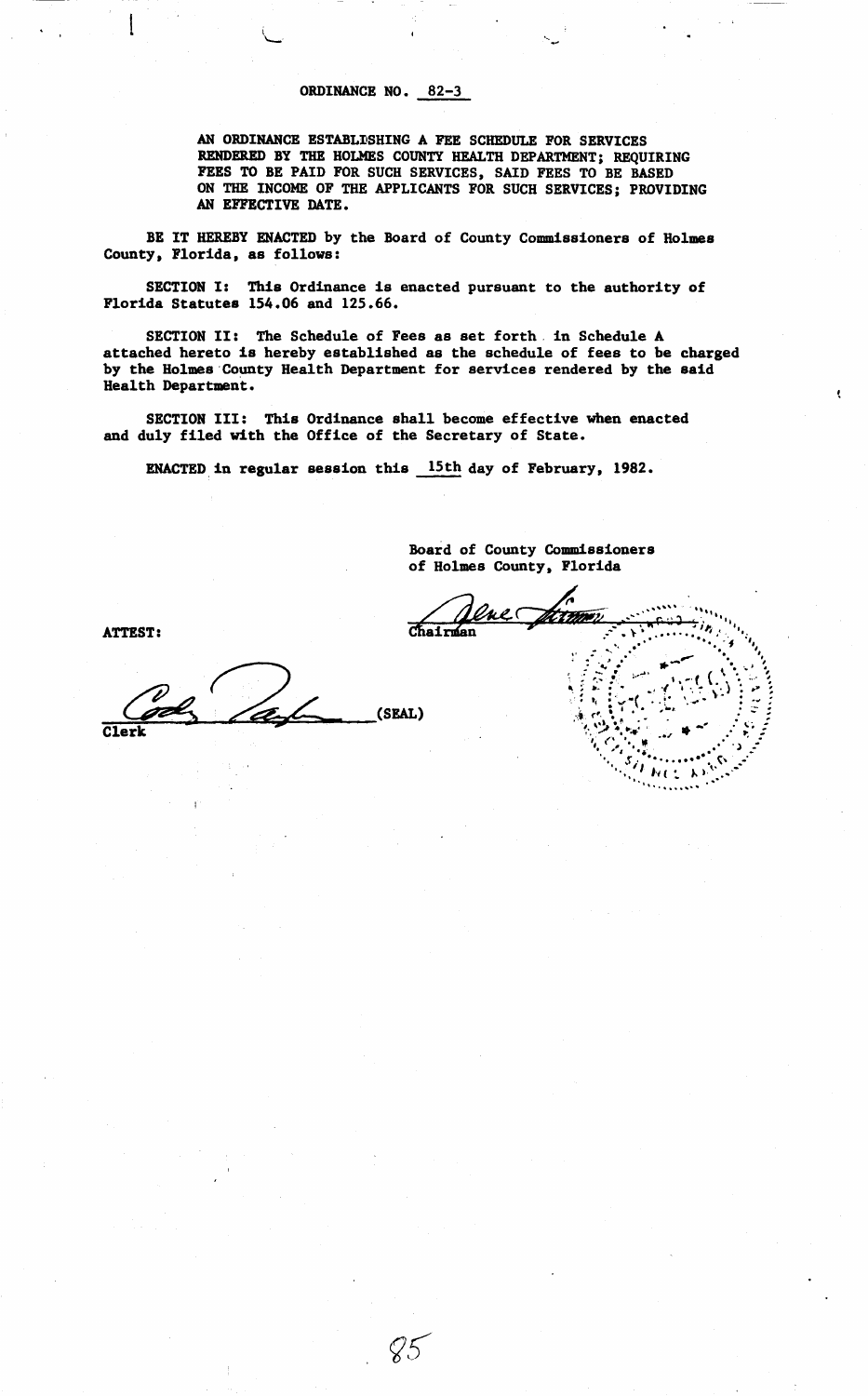$86$ 

A

 $\mathbb{R}^2$ 

in g

| <i><b>EANZLY</b></i><br>sizc.     | CROCS INCOME LEVEL (ANIUAL) |            |            |            |              |            |            |                       |  |  |
|-----------------------------------|-----------------------------|------------|------------|------------|--------------|------------|------------|-----------------------|--|--|
| 1                                 | $3,790$ or                  | 3,791 ·    | $4,740 -$  | $5.608 -$  | $6.636 -$    | 7,584 -    | 0,532 .    | $9.475$ or            |  |  |
|                                   | less                        | 4,739      | 5,G87      | 6,635      | 7,58)        | 8,5)1      | 9,474      | more                  |  |  |
| ,                                 | <b>S.010 er</b>             | 5,011 -    | $6.263 -$  | 7.515 -    | U,767 -      | $10,019 -$ | 11,271     | $2.525$ or            |  |  |
|                                   | less.                       | 6, 262     | 7.514      | 8,766      | 10,018       | 11,270     | 12,524     | rure.                 |  |  |
| 3                                 | 6,230 pr                    | 6,231 -    | 7,789 -    | 9,345 -    | $10,902 -$   | 12,459     | $14,016 -$ | $5,575$ or            |  |  |
|                                   | less                        | 7,787      | 9,344      | 10,901     | 12,458       | 14,015     | 15,574     | roze.                 |  |  |
| $\bullet$                         | 7,450 pr                    | 7,451 -    | ,,,,,,     | 11,175 -   | $13,037 -$   | 14,899 –   | $16,761 -$ | $8,625$ or            |  |  |
|                                   | less                        | 9, 312     | 11,174     | 11,016     | 14,698       | 16,760     | 18,624     | <b>POTE</b>           |  |  |
| S,                                | 8,670 pr                    | 8,671 -    | $10,838 -$ | $13,005 -$ | $15,172 -$   | $17,339 -$ | $19,506 -$ | 21,675 orl            |  |  |
|                                   | less                        | 10,817     | 13,004     | 15,171     | 17,338       | 19,505     | 21,674     | FOTE                  |  |  |
| 6                                 | 9,890 pr                    | $9.891 -$  | $12,364 -$ | $14,836 -$ | $17.308 -$   | $19,780 -$ | $22.252 -$ | $b4,725$ or           |  |  |
|                                   | less                        | 12,363     | 14,835     | 17,307     | 19,779       | 22,251     | 24,724     | more                  |  |  |
| ,                                 | $11,110$ or                 | 11,111 - 1 | $13,688 -$ | $16,665 -$ | $19,442 -$   | $22,219 -$ | 24,996 -   | $2,775$ or            |  |  |
|                                   | less                        | 13,887     | 16,664     | 19,441     | 22,218       | 24,995     | 27,774     | zore.                 |  |  |
|                                   | 12,330 or                   | $12.331 -$ | $15.413 -$ | $18,495 -$ | $21,577 -$   | $24,659 -$ | $27.741 -$ | $50.825$ or           |  |  |
|                                   | less                        | 15,412     | 18,494     | 21,576     | 24,658       | 27,740     | 30,824     | more                  |  |  |
| ,                                 | 13,550 or                   | 13,551 -   | $16,938 -$ | 20,325 –   | 23,712 –     | 27,099 —   | - 385.02   | <b>D3.873</b> or      |  |  |
|                                   | less                        | 16,937     | 20,324     | 23,711     | 27,098       | 30,485     | 33,872     | nore.                 |  |  |
| 30                                | 14,779 or                   | 14,771 –   | $18,463 -$ | 22,155 –   | $25,047 -$   | $29,539 -$ | $33,231 -$ | $[6, 925 \text{ or}]$ |  |  |
|                                   | less                        | 18,462     | 22,154     | 25,846     | 29,538       | 33,230     | 36,924     | more                  |  |  |
| 11                                | $15,999$ or                 | 15,991 –   | $19,968 -$ | 23,985 –   | 27,982 —     | $31,979 -$ | 35,976 –   | <b>09,975 or</b>      |  |  |
|                                   | less                        | 19,987     | 23,984     | 27,981     | 31,978       | 35,975     | 39,974     | rore                  |  |  |
| 12                                | 17.210 or                   | 17,211 -   | 21,513 –   | 25,815 –   | $30,117 -$   | 34,419 –   | $38,721 -$ | k3,025 orl            |  |  |
|                                   | less                        | 21, 512    | 25,814/    | 30,116     | 34,418       | 38,720     | 43,024     | <b>POTO</b>           |  |  |
| ນ                                 | $18,430$ or                 | 18,431 -   | 23,038 –   | 27,645 –   | $32.252 -$   | 36,859 –   | 41,466 –   | k0,075 orl            |  |  |
|                                   | less                        | 23,037     | 27,644     | 32,251     | 36,858       | 41,465     | 46,074     | POZO                  |  |  |
| 14                                | 19,650 or                   | $19,651 -$ | $24,563 -$ | 29,475 –   | 34,337 -     | $39,299 -$ | 44,211 -   | $59,125$ or           |  |  |
|                                   | less.                       | 24,562     | 29,474     | 34,386     | 39,298       | 44,210     | 49,124     | rore                  |  |  |
| 15                                | 20,870 or                   | 20,871     | 26,088 –   | 31,305 -   | $36,522 -$   | $41,739 -$ | 46,956     | 52,175 on             |  |  |
|                                   | less.                       | 26,087     | 31,304     | 36,521     | 41,718       | 46,955     | 52,174     | noze                  |  |  |
| <b>DISCOUNT</b><br><b>CROUP</b>   | $\lambda$                   |            | c          | D          | Б            | r          | 6          | ™∎'                   |  |  |
| CLIDT<br>COST                     |                             |            |            |            |              |            |            |                       |  |  |
| TTH OF<br><b>SERVICE</b><br>VISIT | ٠.                          |            |            |            |              |            |            |                       |  |  |
| <b>INITIAL</b><br>ОR<br>anni      | Q                           | 3,00       | 5.00       | 10.00      | 16.00        | 26.00      | 36,00      | \$ 52.00              |  |  |
| KEDICAL                           | ٠                           | 2,00       | A.OO       | 9,00       | 11.05        | 22.00      | 30.00      | \$ 43.00              |  |  |
| SUPPLY                            | ,                           | 1.00       | 1.00       | 2,00       | 6,00<br>3.GS |            | 8,00       | \$11.00               |  |  |
| VISECTOM                          | 9                           | 7.00       | 15.00      | 30.00      | 45.00        | 75.00      | 105,00     | \$150.00              |  |  |
| TUBAL<br>LISATION                 | 0                           | 2J.OO      | 45.00      | 90.00      | 135.00       | 225.00     | 315,00     | \$450.00              |  |  |

Cuideineal 1900 œ

DIRECTIONS:

۰.<br>.

**大学技术学校研究科学研究** 

Step  $(1)$  - Determine the appropriate line in the upper table which reflects the client's family size.

 $\#$  (2) - Move across the line, located in Step (1) until the column which contains the appropriate income level for the client is identified.

Step (3) - Hove down the column, located by Step (2), to determine the discount group (designated by letters  $A-N$ ).

Step (4) - Locate the appropriate service visit line in the lower table.

 $\pmb{\downarrow}$  $\sim$ 

Step (5) - Hove across the line, located in Step (4), until it crosses the spiropriate<br>discount group [Step (3)] guiurn. the fee to be assessed in located at this puint.